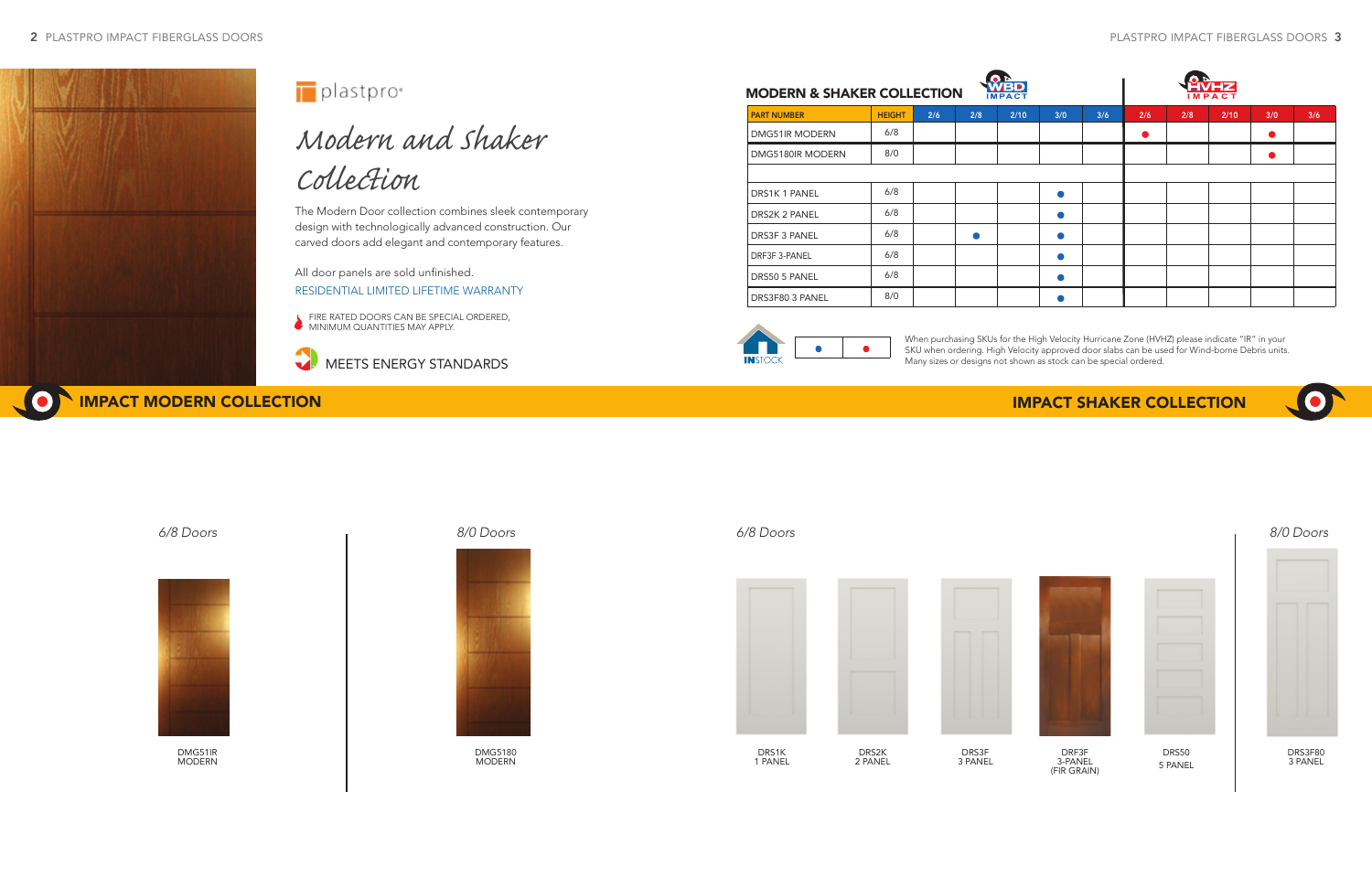

# *Rustic Collection*

 FIRE RATED DOORS CAN BE SPECIAL ORDERED, **MINIMUM QUANTITIES MAY APPLY.** 

Distinct European architectural style. When stained, deep wood graining and plank detail resemble the true look of a distressed wood door.

All door panels are sold unfinished. RESIDENTIAL LIMITED LIFETIME WARRANTY

DRA2D 2-PANEL ARCH



SLA2B **SIDELIGHT** 

### IMPACT FIBERGLASS RUSTIC COLLECTION 6/8 Doors IMPACT FIBERGLASS RUSTIC COLLECTION 8/0 Doors



CLAVOS OPTIONS

DRA2A80 2-PANEL ARCH PLANK



2-PANEL SQUARE PLANK





DRA2A 2-PANEL ARCH PLANK





DRA1P 1 PANEL PLANK

DRA2B 2 PANEL SQUARE When purchasing SKUs for the High Velocity Hurricane Zone (HVHZ) please indicate "IR" in your SKU when ordering. High Velocity approved door slabs can be used for Wind-borne Debris units. Many sizes or designs not shown as stock can be special ordered.

|                              | <b>TED</b><br><b>FIBERGLASS RUSTIC COLLECTION</b><br><b>IMPACT</b> |           |     |     |     |      |     |     |     | IMPACT           |     |     |      |     |     |  |  |  |
|------------------------------|--------------------------------------------------------------------|-----------|-----|-----|-----|------|-----|-----|-----|------------------|-----|-----|------|-----|-----|--|--|--|
| <b>PART NUMBER</b>           | <b>HEIGHT</b>                                                      | 12"       | 14" | 2/6 | 2/8 | 2/10 | 3/0 | 3/6 | 12" | 14 <sup>''</sup> | 2/6 | 2/8 | 2/10 | 3/0 | 3/6 |  |  |  |
| DRA1P 1 PANEL PLANK          | 6/8                                                                |           |     |     |     |      |     |     |     |                  |     |     |      | c   |     |  |  |  |
| DRA2A 2-PANEL ARCH PLANK     | 6/8                                                                |           |     |     |     |      |     |     |     |                  |     |     |      |     |     |  |  |  |
| DRA2B 2 PANEL SQUARE         | 6/8                                                                |           |     |     |     |      |     |     |     |                  |     |     |      |     |     |  |  |  |
| DRA2D 2-PANEL ARCH           | 6/8                                                                |           |     |     |     |      |     |     |     |                  |     |     |      |     |     |  |  |  |
| <b>SLA2B SIDELIGHT</b>       | 6/8                                                                | $\bullet$ |     |     |     |      |     |     |     |                  |     |     |      |     |     |  |  |  |
|                              |                                                                    |           |     |     |     |      |     |     |     |                  |     |     |      |     |     |  |  |  |
| DRA2P80 2-PANEL PLANK        | 8/0                                                                |           |     |     |     |      |     |     |     |                  |     |     |      |     |     |  |  |  |
| DRA2A80 2-PANEL ARCH PLANK   | 8/0                                                                |           |     |     |     |      |     |     |     |                  |     |     |      |     |     |  |  |  |
| SLM608010CO (9 X 81 CUT OUT) | 8/0                                                                | $\bullet$ |     |     |     |      |     |     |     |                  |     |     |      |     |     |  |  |  |



![](_page_1_Picture_37.jpeg)

![](_page_1_Picture_9.jpeg)

![](_page_1_Figure_10.jpeg)

### FIBERGLASS RUSTIC COLLECTION

![](_page_1_Picture_13.jpeg)

1.50" ACCLP12Q SQUARE CLAVOS

![](_page_1_Picture_15.jpeg)

1.25" ACCLP14Q SQUARE CLAVOS

![](_page_1_Picture_17.jpeg)

1.50" ACCLP12R ROUND CLAVOS

![](_page_1_Picture_19.jpeg)

1.25" ACCLP14R ROUND CLAVOS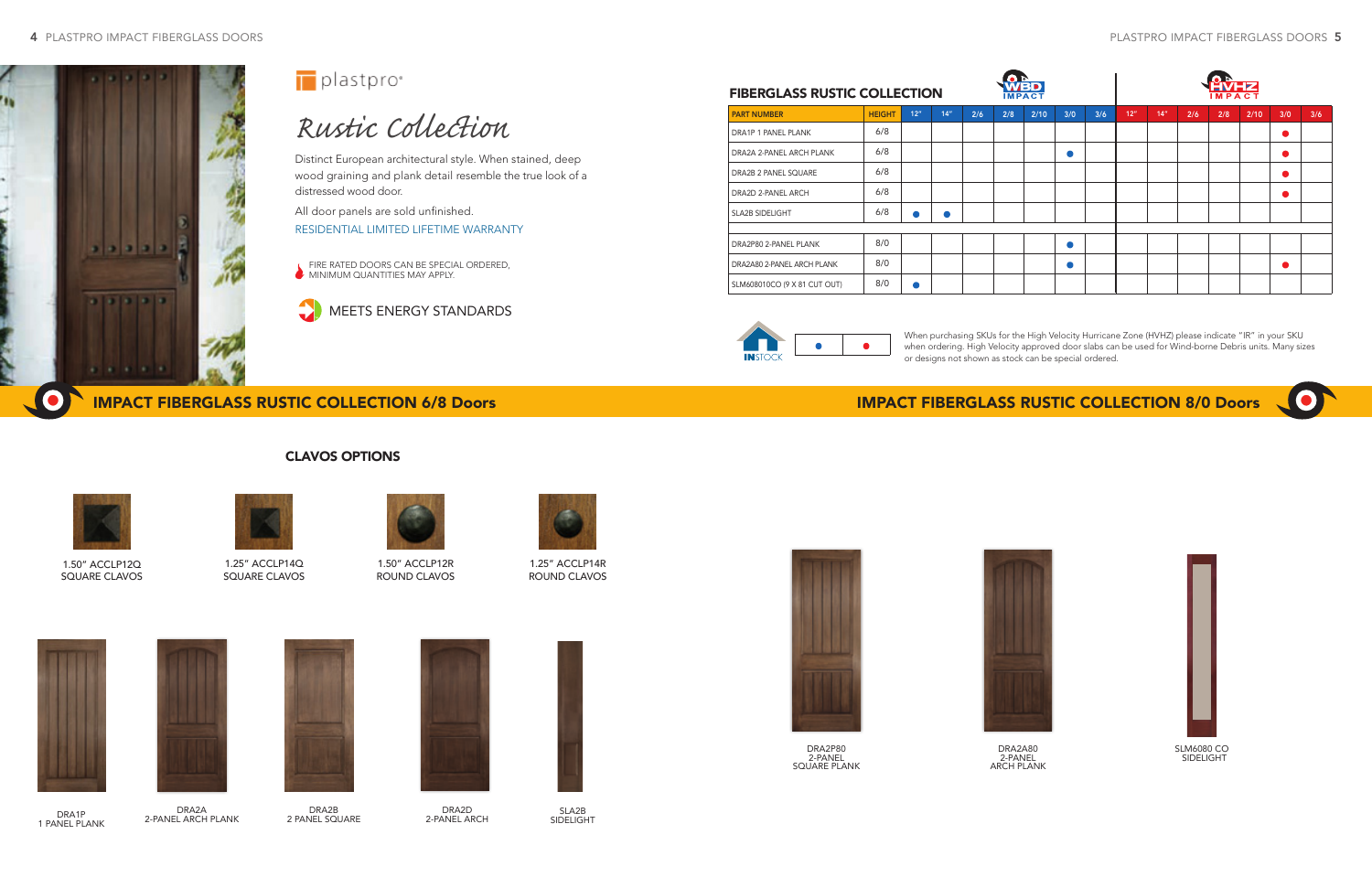![](_page_2_Picture_25.jpeg)

DRG60/DRG61\*/DRG63\* 6-PANEL

\*NARROW EMBOSSED \*CAN BE CUT OUT FOR VARIOUS SIZE DOOR LIGHTS

![](_page_2_Picture_27.jpeg)

![](_page_2_Picture_1.jpeg)

plastpro<sup>®</sup>

 *Fiberglass Woodgrain Textured 6/8*

 FIRE RATED DOORS CAN BE SPECIAL ORDERED, MINIMUM QUANTITIES MAY APPLY.

Woodgrain doors have a stainable rich oak grain pattern that resembles the look, feel, and texture of real wood without any of the problems associated with wood.

\*All door panels are sold unfinished. Natural color of wood grain textured is tan.

### IMPACT FIBERGLASS WOOD GRAIN TEXTURED 6/8 Doors IMPACT FIBERGLASS WOOD GRAIN TEXTURED 6/8 Doors

### RESIDENTIAL LIMITED LIFETIME WARRANTY

![](_page_2_Picture_17.jpeg)

DRG29 • 2-PANEL 3/4 HERITAGE

![](_page_2_Picture_19.jpeg)

DRG3P 3/4 PREMIUM

DRG6C CRAFTSMAN

![](_page_2_Picture_28.jpeg)

![](_page_2_Picture_31.jpeg)

![](_page_2_Picture_32.jpeg)

DRG80 • 8-PANEL CENTER ARCH

![](_page_2_Picture_23.jpeg)

DRG49 3/4 4-PANEL

![](_page_2_Picture_21.jpeg)

DRG40 BLANK TOP

![](_page_2_Picture_34.jpeg)

SLG00 SIDELIGHT (FLUSH)

![](_page_2_Picture_36.jpeg)

SLG00 SIDELIGHT (CUTOUT 8x65)

![](_page_2_Picture_38.jpeg)

SLG49 SIDELIGHT (CUTOUT 9X49)

![](_page_2_Picture_40.jpeg)

SLG60 SIDELIGHT (CUTOUT 9X37)

![](_page_2_Picture_15.jpeg)

DRG00 • FLUSH DRG00 7/0 shown unfinished

![](_page_2_Picture_8.jpeg)

|                                                | <b>FIBERGLASS WOODGRAIN 6/8</b><br>12 <sup>n</sup><br>14 <sup>th</sup><br>2/0<br>2/4<br>2/6<br>2/8<br>2/10<br>3/0<br>3/6 |           |           |           |           |           |           |                 |                  |           |     |     |     |      |           |     |           |  |
|------------------------------------------------|--------------------------------------------------------------------------------------------------------------------------|-----------|-----------|-----------|-----------|-----------|-----------|-----------------|------------------|-----------|-----|-----|-----|------|-----------|-----|-----------|--|
| <b>PART NUMBER</b>                             |                                                                                                                          |           |           |           |           |           |           | 12 <sup>n</sup> | 14 <sup>''</sup> | 2/0       | 2/4 | 2/6 | 2/8 | 2/10 | 3/0       | 3/6 |           |  |
| <b>DRG00 FLUSH</b>                             |                                                                                                                          |           | $\bullet$ | $\bullet$ | $\bullet$ |           | $\bullet$ | $\bullet$       |                  |           |     |     |     |      |           |     | $\bullet$ |  |
| DRG00 FLUSH (23 X 65 CUT OUT) *(21X65 CUT OUT) |                                                                                                                          |           |           |           | ò         |           |           | $\bullet$       |                  |           |     |     |     |      |           |     |           |  |
| DRG29 2-PANEL 3/4 HERITAGE                     |                                                                                                                          |           |           |           |           |           |           | $\bullet$       |                  |           |     |     |     |      |           |     |           |  |
| DRG3P 3/4 PREMIUM                              |                                                                                                                          |           |           |           |           |           |           | $\bullet$       |                  |           |     |     |     |      |           |     |           |  |
| <b>DRG40 BLANK TOP</b>                         |                                                                                                                          |           |           |           |           |           |           |                 |                  |           |     |     |     |      |           |     |           |  |
| DRG40 (23X37 CUT OUT)                          |                                                                                                                          |           |           |           |           |           |           |                 |                  |           |     |     |     |      |           |     |           |  |
| DRG49 3/4 4-PANEL                              |                                                                                                                          |           |           |           |           | ●         |           | $\bullet$       |                  |           |     |     |     |      |           |     | $\bullet$ |  |
| DRG60 6-PANEL                                  |                                                                                                                          |           |           |           | ۰         |           |           |                 |                  |           |     |     |     |      |           |     | ٠         |  |
| DRG61 NARROW UTILITY 6-PANEL                   |                                                                                                                          |           |           |           |           |           |           |                 |                  |           |     |     |     |      | $\bullet$ |     |           |  |
| DRG63 NARROW UTILITY 6-PANEL                   |                                                                                                                          |           |           |           |           | $\bullet$ |           |                 |                  |           |     |     |     |      |           |     |           |  |
| <b>DRG6C CRAFTSMAN</b>                         |                                                                                                                          |           |           |           |           |           |           | $\bullet$       |                  |           |     |     |     |      |           |     |           |  |
| DRG80 8-PANEL CENTER ARCH                      |                                                                                                                          |           |           |           |           |           |           |                 |                  |           |     |     |     |      |           |     | $\bullet$ |  |
|                                                |                                                                                                                          |           |           |           |           |           |           |                 |                  |           |     |     |     |      |           |     |           |  |
| SLG00 FLUSH SIDELIGHT                          | $\bullet$                                                                                                                | $\bullet$ |           |           |           |           |           |                 |                  |           |     |     |     |      |           |     |           |  |
| SLG00 SIDELIGHT (8 X 65 CUT OUT)               | $\bullet$                                                                                                                |           |           |           |           |           |           |                 |                  | $\bullet$ | ●   |     |     |      |           |     |           |  |
| SLG49 SIDELIGHT (9 X 49 CUT OUT)               |                                                                                                                          |           |           |           |           |           |           |                 |                  |           |     |     |     |      |           |     |           |  |
| SLG60 SIDELIGHT (9 X 37 CUT OUT)               | $\bullet$                                                                                                                |           |           |           |           |           |           |                 |                  |           |     |     |     |      |           |     |           |  |

![](_page_2_Picture_12.jpeg)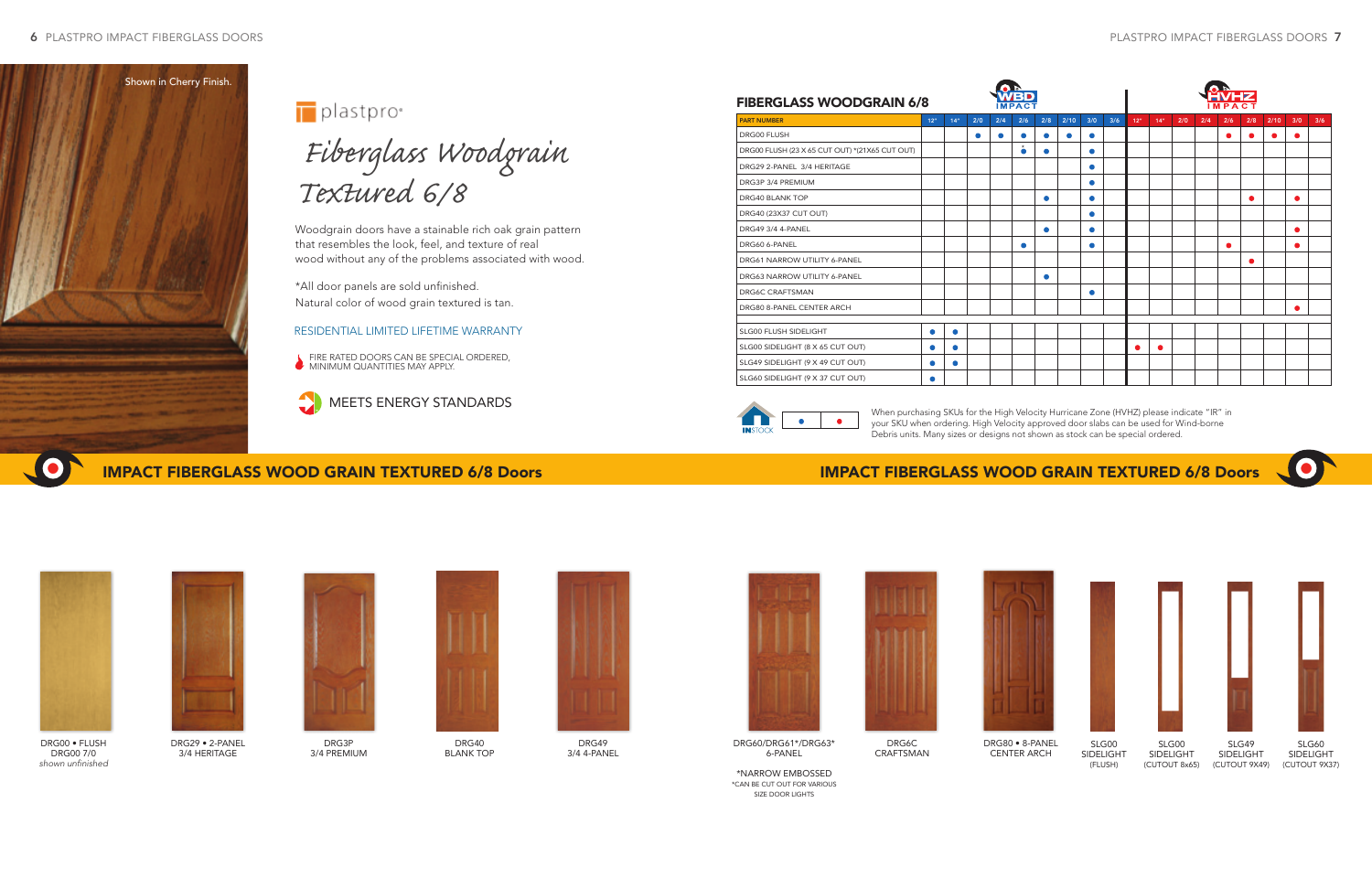*Fiberglass Woodgrain Textured 8/0*

Woodgrain doors have a stainable rich oak grain pattern that resembles the look, feel, and texture of real wood without any of the problems associated with wood.

\*All door panels are sold unfinished. Natural color of wood grain textured is tan.

## IMPACT FIBERGLASS WOOD GRAIN TEXTURED 8/0 Doors IMPACT FIBERGLASS WOOD GRAIN TEXTURED 8/0 Doors

### RESIDENTIAL LIMITED LIFETIME WARRANTY

**FIRE RATED DOORS CAN BE SPECIAL ORDERED, MINIMUM QUANTITIES MAY APPLY.** 

![](_page_3_Picture_33.jpeg)

SLG0080 SIDELIGHT

![](_page_3_Picture_35.jpeg)

SLG0080 **SIDELIGHT** (CUTOUT 9X81)

![](_page_3_Picture_37.jpeg)

SLG3080 SIDELIGHT (CUTOUT 8X65)

![](_page_3_Picture_19.jpeg)

DRG3080 3-PANEL

![](_page_3_Picture_17.jpeg)

DRG2980 2-PANEL

![](_page_3_Picture_21.jpeg)

DRG4180 TRUE 4-PANEL

![](_page_3_Picture_23.jpeg)

DRG6080 6-PANEL

![](_page_3_Picture_24.jpeg)

DRG0080 • FLUSH shown unfinished

DRG8080 8-PANEL CENTER ARCH

![](_page_3_Figure_30.jpeg)

![](_page_3_Picture_31.jpeg)

DRG9180 9-PANEL

# MEETS ENERGY STANDARDS

![](_page_3_Figure_8.jpeg)

| <b>FIBERGLASS WOODGRAIN 8/0</b>          |                 |     |     |     |                |      |     |     |      |     |     |      |     |
|------------------------------------------|-----------------|-----|-----|-----|----------------|------|-----|-----|------|-----|-----|------|-----|
| <b>PART NUMBER</b>                       | 12 <sup>n</sup> | 14" | 2/0 | 2/6 | 2/8            | 2/10 | 3/0 | 12" | 14'' | 2/6 | 2/8 | 2/10 | 3/0 |
| DRG0080 FLUSH                            |                 |     | ●   | æ   |                |      |     |     |      |     | œ   |      |     |
| DRG0080 FLUSH (23 X 81 CUT OUT)          |                 |     |     | ●   |                |      | D   |     |      |     |     |      |     |
| DRG2980 2-PANEL                          |                 |     |     |     | $\blacksquare$ |      | m   |     |      |     |     |      |     |
| DRG3080 3-PANEL                          |                 |     |     |     |                |      |     |     |      |     |     |      |     |
| DRG4180 TRUE 4-PANEL                     |                 |     |     |     |                |      | m   |     |      |     |     |      |     |
| <b>DRG6080 6-PANEL</b>                   |                 |     |     |     | ●              |      | n   |     |      |     |     |      |     |
| DRG8080 8-PANEL CENTER ARCH              |                 |     |     |     |                |      | m   |     |      |     |     |      |     |
| DRG9180 9-PANEL                          |                 |     |     |     |                |      |     |     |      |     |     |      |     |
|                                          |                 |     |     |     |                |      |     |     |      |     |     |      |     |
| SLG0080 FLUSH SIDELIGHT                  | Ο               |     |     |     |                |      |     |     |      |     |     |      |     |
| SLG0080 FLUSH SIDELIGHT (9 X 81 CUT OUT) | $\bullet$       |     |     |     |                |      |     |     |      |     |     |      |     |
| SLG3080 SIDELIGHT (8 X 65 CUT OUT)       |                 |     |     |     |                |      |     |     |      |     |     |      |     |

![](_page_3_Figure_9.jpeg)

![](_page_3_Figure_12.jpeg)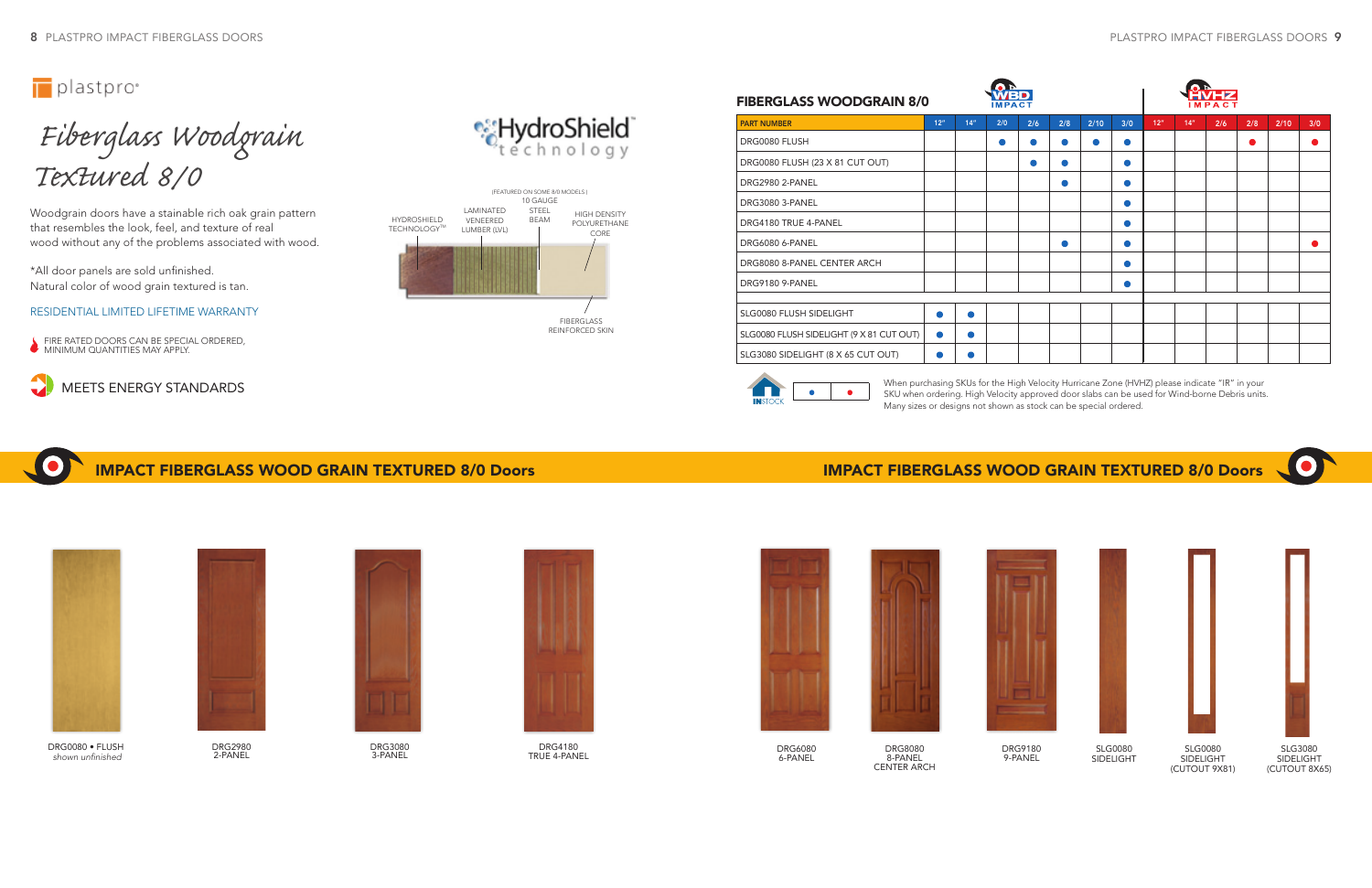![](_page_4_Picture_20.jpeg)

2-PANEL ARCH TOP

![](_page_4_Picture_21.jpeg)

![](_page_4_Picture_30.jpeg)

DRS3E 3-PANEL 3/4 ELITE

![](_page_4_Picture_32.jpeg)

DRS3P 3/4 PREMIUM

![](_page_4_Picture_34.jpeg)

DRS2G 2-PANEL PLANK ARCH

| <b>PART NUMBER</b> | 12 <sup>n</sup> | 14" | 2/6 | 2/8 | 2/10 | 3/0 | 12" | 14" | 2/6 | 2/8 | 2/10 | 3/0 |
|--------------------|-----------------|-----|-----|-----|------|-----|-----|-----|-----|-----|------|-----|
| DRS0070 FLUSH      |                 |     |     |     |      |     |     |     |     |     |      |     |
| DRS6170 6-PANEL    |                 |     |     |     |      |     |     |     |     |     |      |     |

### FIBERGLASS SMOOTH SKIN 7/0

# *Fiberglass Smooth Skin 6/8*

These doors are scratch-resistant! Patented, pre-pigmented white skin infuses the door white through and through. Can be painted or faux finished to coordinate with your home decor.

INDICATES STOCKED 20 MINUTE FIRE RATED DOORS. OTHER FIRE RATED DOORS CAN BE SPECIAL ORDERED, MINIMUM QUANTITIES MAY APPLY.

![](_page_4_Picture_9.jpeg)

### IMPACT FIBERGLASS SMOOTH SKIN 6/8 Doors IMPACT FIBERGLASS SMOOTH SKIN 6/8 Doors

DRS00 FLUSH

![](_page_4_Picture_16.jpeg)

DRS2B 2-PANEL SQUARE TOP

All door panels are sold unfinished. Natural color of smooth is white.

### RESIDENTIAL 25 YEAR LIMITED WARRANTY

DRS29 2-PANEL SQUARE

| <b>PART NUMBER</b>                                                                                                       | 12 <sup>n</sup> | 14 <sup>′′</sup> | 2/0       | 2/4       | 2/6 | 2/8            | 2/10      | 3/0 | 12 <sup>n</sup> | 14'' | 2/0       | 2/4 | 2/6       | 2/8 | 2/10 | 3/0 |
|--------------------------------------------------------------------------------------------------------------------------|-----------------|------------------|-----------|-----------|-----|----------------|-----------|-----|-----------------|------|-----------|-----|-----------|-----|------|-----|
| <b>DRS00 FLUSH</b>                                                                                                       |                 |                  | $\bullet$ | $\bullet$ | ●   | $\bullet$      |           | Ο   |                 |      | $\bullet$ | ●   | $\bullet$ |     |      |     |
| DRS00 FLUSH (FULL CUT OUT, NO PREP)<br>2/8, 2/10, 3/0 (23 x 65), 2/6 (21 x 65), 2/0 (15 x 65) CUT OUT                    |                 |                  |           |           |     |                |           |     |                 |      |           |     |           |     |      |     |
| DRS0021078 FLUSH (2/10 x 78" UNDERSIZE)                                                                                  |                 |                  |           |           |     |                | $\bullet$ |     |                 |      |           |     |           |     |      |     |
| DRS0021078 FLUSH (2/10 x 78" UNDERSIZE 23 x 65 CUT OUT)                                                                  |                 |                  |           |           |     |                | $\bullet$ |     |                 |      |           |     |           |     |      |     |
| DRS002 FLUSH 20 MIN                                                                                                      |                 |                  |           |           |     |                |           | 0   |                 |      |           |     |           |     |      |     |
| DRS00 FLUSH (FULL CUT OUT, HINGE, LOCK &<br><b>DEAD BOLT PREPPED)</b><br>2/8, 2/10, 3/0 (23 x 65), 2/6 (21 x 65) CUT OUT |                 |                  |           |           |     |                |           |     |                 |      |           |     |           |     |      |     |
| DRS29 2-PANEL SQUARE                                                                                                     |                 |                  |           |           |     | ●              |           | О   |                 |      |           |     |           |     |      |     |
| DRS2B 2-PANEL SQUARE TOP                                                                                                 |                 |                  |           |           |     | o              |           | О   |                 |      |           |     |           |     |      |     |
| DRS2D 2-PANEL ARCH TOP                                                                                                   |                 |                  |           |           |     | $\blacksquare$ |           | r   |                 |      |           |     |           |     |      |     |
| DRS2G 2-PANEL PLANK ARCH                                                                                                 |                 |                  |           |           |     | $\bullet$      |           | О   |                 |      |           |     |           |     |      |     |
| DRS3E 3-PANEL 3/4 ELITE                                                                                                  |                 |                  |           |           |     |                |           | О   |                 |      |           |     |           |     |      |     |
| DRS3P 3/4 PREMIUM                                                                                                        |                 |                  |           |           |     |                |           | C   |                 |      |           |     |           |     |      |     |
| DRS60 6-PANEL                                                                                                            |                 |                  |           |           | O   |                |           | О   |                 |      |           |     |           |     |      |     |
| DRS60 6-PANEL LOCK, DEADBOLT, HINGE-PREP, 20 MIN                                                                         |                 |                  |           |           |     |                |           | О   |                 |      |           |     |           |     |      |     |
| DRS60 6-PANEL LOCK, DEADBOLT, HINGE-PREP                                                                                 |                 |                  |           |           |     |                |           | r   |                 |      |           |     |           |     |      |     |
| DRS61 NARROW UTILITY 6-PANEL                                                                                             |                 |                  |           |           |     |                |           |     |                 |      |           |     |           |     | œ    |     |
| DRS63 NARROW UTILITY 6-PANEL                                                                                             |                 |                  |           |           |     |                |           |     |                 |      |           |     |           |     |      |     |
| DRS61 NARROW UTILITY 6-PANEL(LOCK, DEADBOLT<br>& HINGE PREPPED) 20 MIN. FIRE RATED                                       |                 |                  |           |           |     |                |           |     |                 |      |           |     |           |     |      |     |

 $\bullet$   $\bullet$ 

![](_page_4_Picture_1.jpeg)

## plastpro<sup>®</sup>

DRS60/DRS61\*/DRS63\* 6-PANEL

\*NARROW EMBOSSED \*CAN BE CUT OUT FOR VARIOUS SIZE DOOR LIGHTS

When purchasing SKUs for the High Velocity Hurricane Zone (HVHZ) please indicate "IR" in your SKU when ordering. High Velocity approved door slabs can be used for Wind-borne Debris units. Many sizes or designs not shown as stock can be special ordered.

![](_page_4_Picture_27.jpeg)

![](_page_4_Picture_28.jpeg)

![](_page_4_Picture_25.jpeg)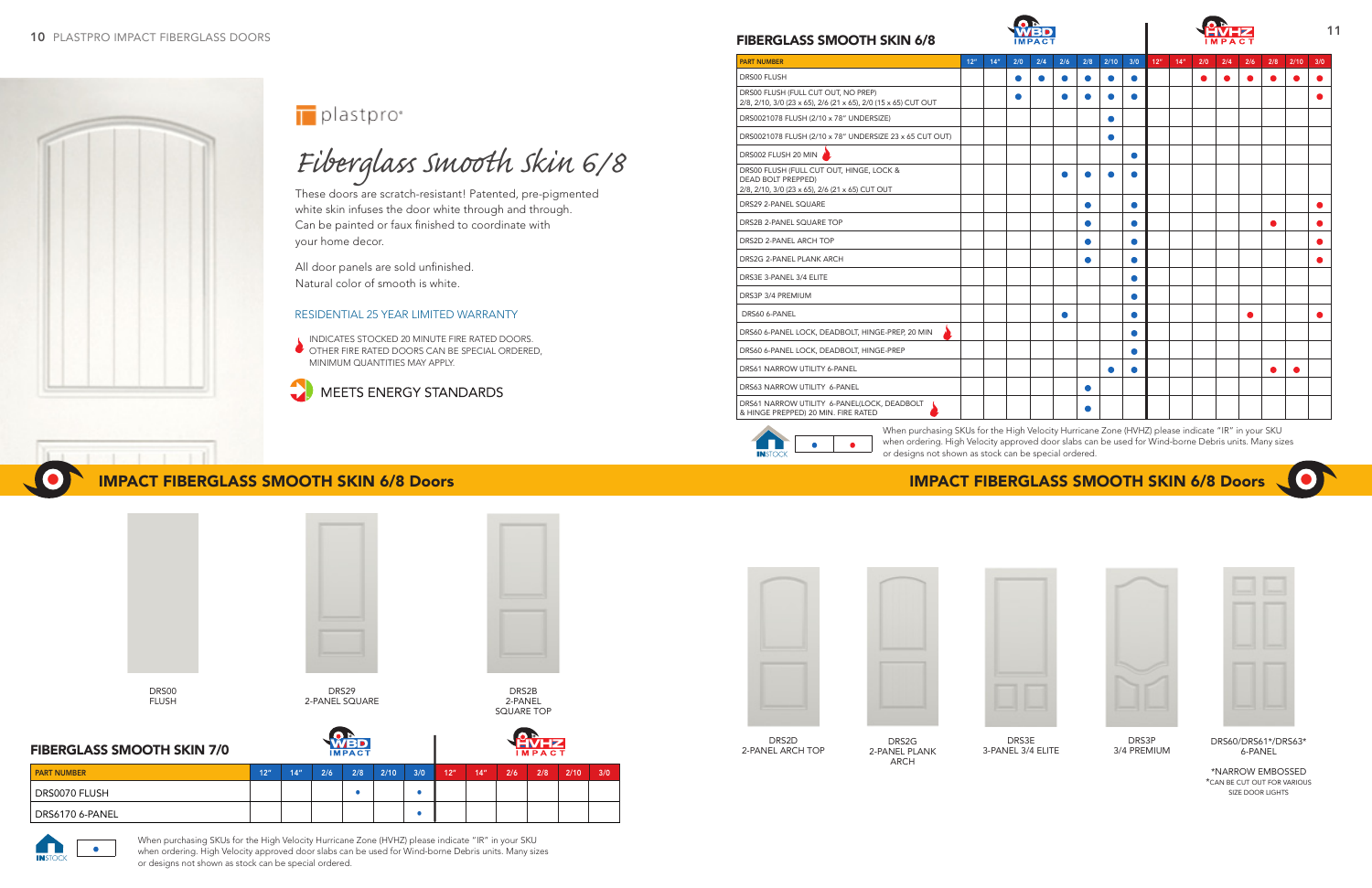![](_page_5_Picture_1.jpeg)

![](_page_5_Picture_28.jpeg)

![](_page_5_Picture_29.jpeg)

# *Fiberglass Smooth Skin 6/8*

These doors are scratch-resistant! Patented, pre-pigmented white skin infuses the door white through and through. Can be painted or faux finished to coordinate with your home decor.

## IMPACT FIBERGLASS SMOOTH SKIN 6/8 Doors IMPACT FIBERGLASS SMOOTH SKIN 6/8 Doors

![](_page_5_Picture_19.jpeg)

DRS49 3/4 4-PANEL

![](_page_5_Picture_30.jpeg)

SLS00 SIDELIGHT

SLS00 SIDELIGHT (CUTOUT 8X65)

![](_page_5_Picture_33.jpeg)

SLS49 SIDELIGHT (CUTOUT 9X49)

![](_page_5_Picture_35.jpeg)

SLS60 SIDELIGHT (CUTOUT 9X37)

### RESIDENTIAL 25 YEAR LIMITED WARRANTY

**FIRE RATED DOORS CAN BE SPECIAL ORDERED, MINIMUM QUANTITIES MAY APPLY.** 

DRS90 9-PANEL

MEETS ENERGY STANDARDS

| <b>FIBERGLASS SMOOTH SKIN 6/8</b>                      | 2/10<br>2/6<br>2/8<br>12 <sup>n</sup><br>14 <sup>′′</sup><br>3/0 |           |  |   |           |   |                 |                  |     |     |      |     |  |  |  |  |  |
|--------------------------------------------------------|------------------------------------------------------------------|-----------|--|---|-----------|---|-----------------|------------------|-----|-----|------|-----|--|--|--|--|--|
| <b>PART NUMBER</b>                                     |                                                                  |           |  |   |           |   | 12 <sup>n</sup> | 14 <sup>''</sup> | 2/6 | 2/8 | 2/10 | 3/0 |  |  |  |  |  |
| <b>DRS40 BLANK TOP</b>                                 |                                                                  |           |  |   | $\bullet$ | o |                 |                  |     | O   |      |     |  |  |  |  |  |
| DRS40 (23 x 37 CUT OUT)                                |                                                                  |           |  |   |           | m |                 |                  |     |     |      |     |  |  |  |  |  |
| DRS40 (23 x 37 CUT OUT LOCK, DEADBOLT, HINGED PREPPED) |                                                                  |           |  | Ω |           |   |                 |                  |     |     |      |     |  |  |  |  |  |
| <b>DRS41 TRUE 4-PANEL</b>                              |                                                                  |           |  |   |           | D |                 |                  |     | Ο   |      |     |  |  |  |  |  |
| <b>DRS49 3/4 4-PANEL</b>                               |                                                                  |           |  | Ω |           | o |                 |                  |     |     |      |     |  |  |  |  |  |
| <b>DRS6C CRAFTSMAN</b>                                 |                                                                  |           |  |   |           | D |                 |                  |     |     |      |     |  |  |  |  |  |
| DRS80 8-PANEL CENTER ARCH                              |                                                                  |           |  |   |           | o |                 |                  |     |     |      |     |  |  |  |  |  |
| DRS90 9-PANEL                                          |                                                                  |           |  |   |           | o |                 |                  |     |     |      |     |  |  |  |  |  |
|                                                        |                                                                  |           |  |   |           |   |                 |                  |     |     |      |     |  |  |  |  |  |
| <b>SLS00 SIDELIGHT FLUSH</b>                           | $\bullet$                                                        | $\bullet$ |  |   |           |   |                 |                  |     |     |      |     |  |  |  |  |  |
| SLS00 SIDELIGHT (8 X 65 CUT OUT)                       | $\bullet$                                                        | ●         |  |   |           |   |                 |                  |     |     |      |     |  |  |  |  |  |
| SLS49 SIDELIGHT (9 X 49 CUT OUT)                       | $\bullet$                                                        | $\bullet$ |  |   |           |   |                 |                  |     |     |      |     |  |  |  |  |  |
| SLS60 SIDELIGHT (9 X 37 CUT OUT)                       |                                                                  | œ         |  |   |           |   |                 |                  |     |     |      |     |  |  |  |  |  |

![](_page_5_Picture_17.jpeg)

DRS41 TRUE 4-PANEL

![](_page_5_Picture_24.jpeg)

DRS80 8-PANEL CENTER ARCH

![](_page_5_Picture_21.jpeg)

DRS6C CRAFTSMAN

![](_page_5_Picture_23.jpeg)

![](_page_5_Picture_15.jpeg)

DRS40 BLANK TOP

All door panels are sold unfinished. Natural color of smooth is white.

![](_page_5_Picture_11.jpeg)